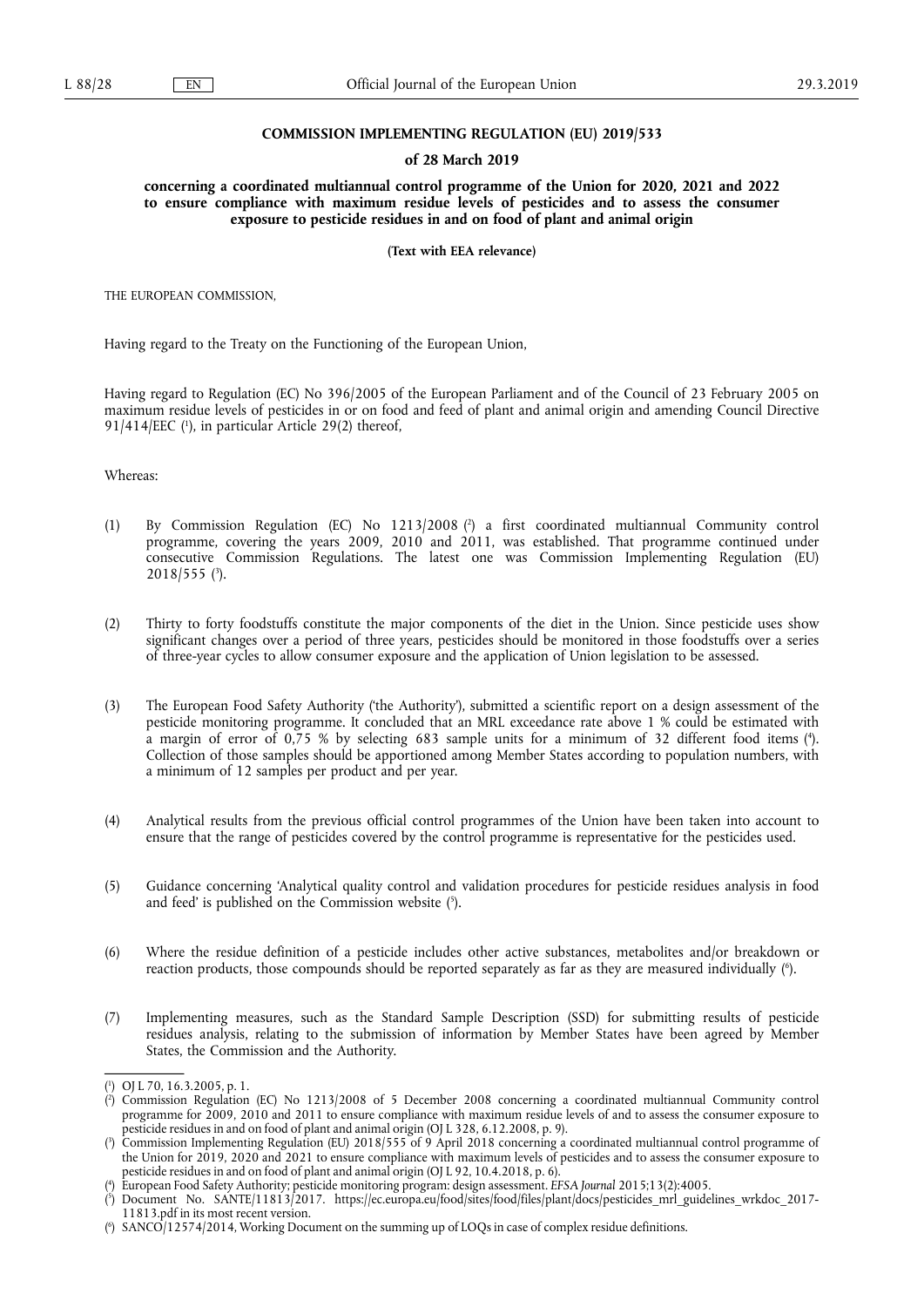- (8) For the sampling procedures, Commission Directive 2002/63/EC ( 7 ), which incorporates the sampling methods and procedures recommended by the Codex Alimentarius Commission, should apply.
- (9) It is necessary to assess whether maximum residue levels for food for infants and young children provided for in Article 10 of Commission Directive 2006/141/EC (<sup>8</sup>) and Article 7 of Commission Directive 2006/125/EC (°) are respected, taking into account only the residue definitions as they are set out in Regulation (EC) No 396/2005.
- (10) As regards single residue methods, Member States may be able to meet their obligations of analysis by having recourse to official laboratories already having the validated methods required.
- (11) Member States should submit by 31 August of each year the information concerning the previous calendar year.
- (12) In order to avoid any confusion due to an overlap between consecutive multiannual programmes, Implementing Regulation (EU) 2018/555 should be repealed in the interest of legal certainty. It should, however, continue to apply to samples tested in 2019.
- (13) The measures provided for in this Regulation are in accordance with the opinion of the Standing Committee on Plants, Animals, Food and Feed,

HAS ADOPTED THIS REGULATION:

## *Article 1*

Member States shall, during the years 2020, 2021 and 2022, take and analyse samples for the pesticide/product combinations, as set out in Annex I.

The number of samples of each product, including foods for infants and young children and products originating from organic farming, shall be as set out in Annex II.

#### *Article 2*

1. The lot to be sampled shall be chosen randomly.

The sampling procedure, including the number of units, shall comply with Directive 2002/63/EC.

2. All samples, including those of foods intended for infants and young children and products originating from organic farming, shall be analysed for the pesticides set out in Annex I in accordance with the residue definitions set out in Regulation (EC) No 396/2005.

3. For foods intended for infants and young children, samples shall be evaluated on the products as proposed ready for consumption or as reconstituted according to the instructions of the manufacturers, taking into account the MRLs set out in Directives 2006/125/EC and 2006/141/EC. Where such foods can be consumed both as sold and as reconstituted, the results shall be reported on the non-reconstituted product as sold.

#### *Article 3*

Member States shall submit the results of the analysis of samples tested in 2020, 2021 and 2022 by 31 August 2021, 2022 and 2023 respectively. Those results shall be submitted in the electronic reporting format as set out by EFSA.

Where the residue definition of a pesticide includes more than one compound (active substance and/or metabolite or breakdown or reaction product), Member States shall report the analysis results in accordance with the full residue definition. In addition, the results of all analytes that are part of the residue definition shall be submitted separately, as far as they are measured individually.

<sup>(</sup> 7 ) Commission Directive 2002/63/EC of 11 July 2002 establishing Community methods of sampling for the official control of pesticide residues in and on products of plant and animal origin and repealing Directive 79/700/EEC (OJ L 187, 16.7.2002, p. 30).

<sup>(</sup> 8 ) Commission Directive 2006/141/EC of 22 December 2006 on infant formulae and follow-on formulae and amending Directive 1999/21/EC (OJ L 401, 30.12.2006, p. 1).

<sup>(</sup> 9 ) Commission Directive 2006/125/EC of 5 December 2006 on processed cereal-based foods and baby foods for infants and young children (OJ L 339, 6.12.2006, p. 16).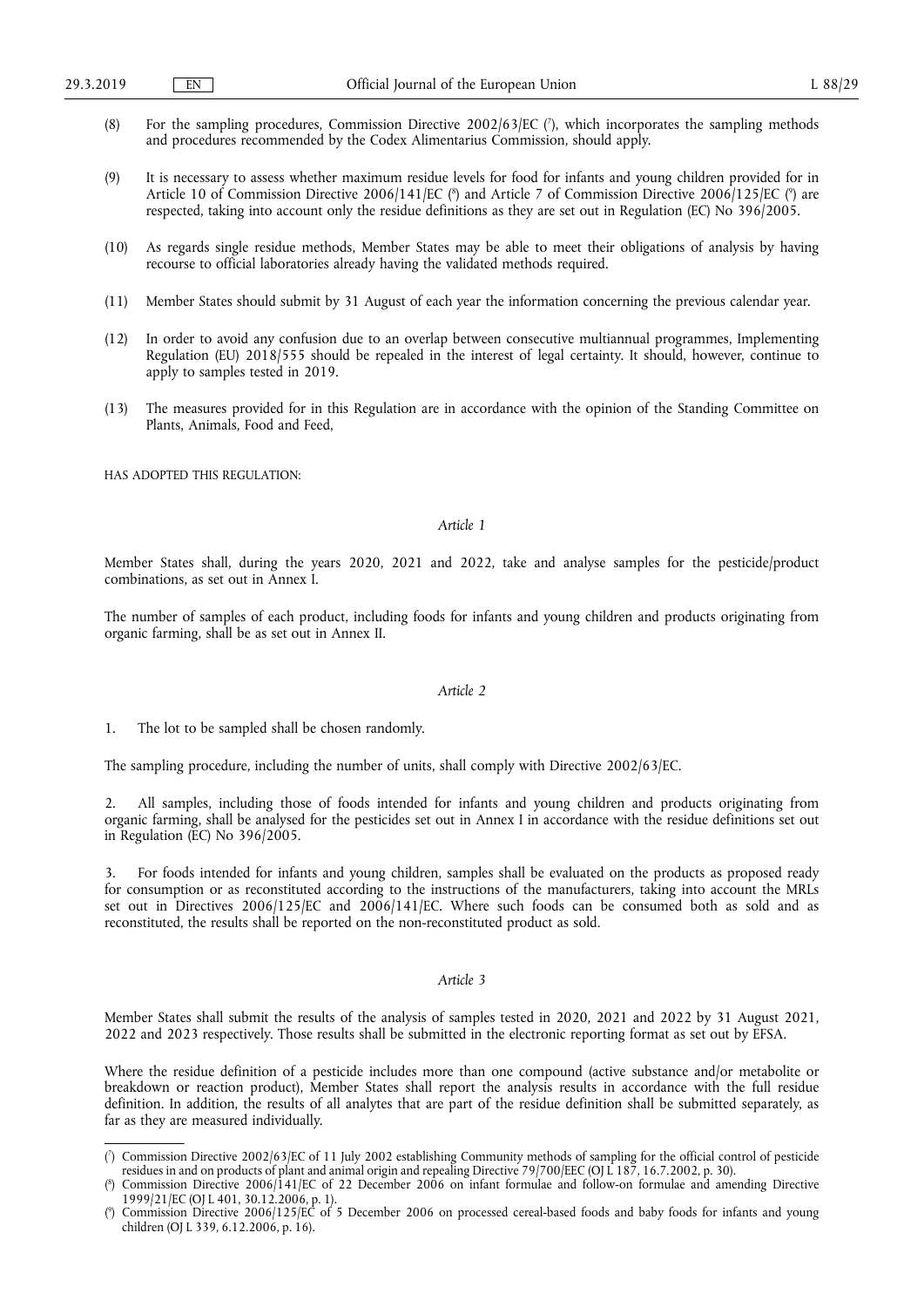## *Article 4*

Implementing Regulation (EU) 2018/555 is repealed.

However, as regards samples tested in 2019, it shall continue to apply until 1 September 2020.

*Article 5* 

This Regulation shall enter into force on 1 January 2020.

This Regulation shall be binding in its entirety and directly applicable in all Member States.

Done at Brussels, 28 March 2019.

*For the Commission The President*  Jean-Claude JUNCKER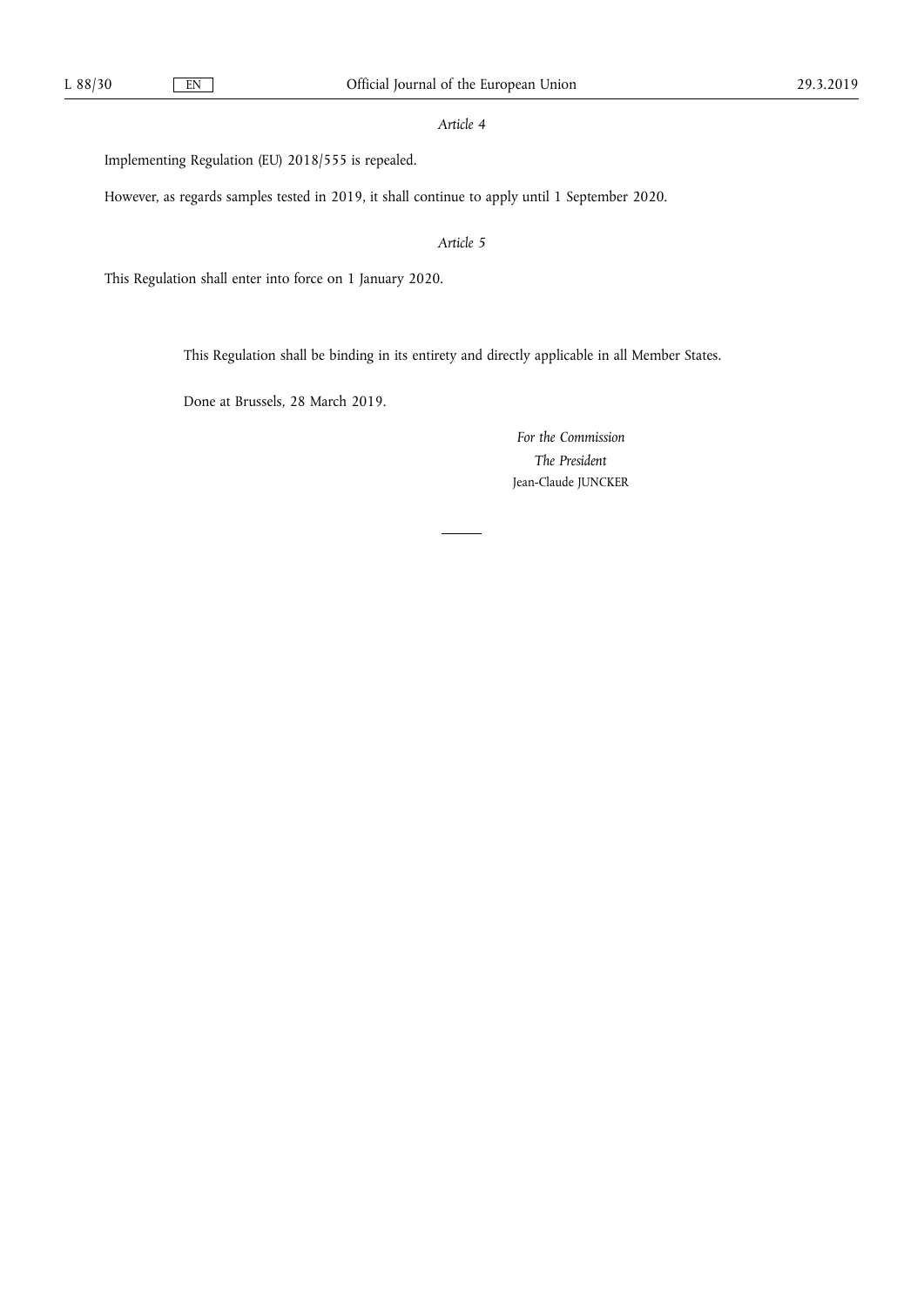## *ANNEX I*

## Part A: **Products of plant origin** ( 1 ) **to be sampled in 2020, 2021 and 2022.**

| 2020                                                                                                | 2021                                                                                                                                                                                     | 2022                                                                                                                                                                                                                         |  |  |
|-----------------------------------------------------------------------------------------------------|------------------------------------------------------------------------------------------------------------------------------------------------------------------------------------------|------------------------------------------------------------------------------------------------------------------------------------------------------------------------------------------------------------------------------|--|--|
| (a)                                                                                                 | (b)                                                                                                                                                                                      | (c)                                                                                                                                                                                                                          |  |  |
| Oranges (2)                                                                                         | Table grapes $(2)$                                                                                                                                                                       | Apples $(2)$                                                                                                                                                                                                                 |  |  |
| Pears $(2)$                                                                                         | Bananas $(2)$                                                                                                                                                                            | Strawberries (2)                                                                                                                                                                                                             |  |  |
| Kiwi fruits $(2)$                                                                                   | Grapefruits (2)                                                                                                                                                                          | Peaches, including nectarines and simi-<br>lar hybrids $(2)$                                                                                                                                                                 |  |  |
| Cauliflowers (2)                                                                                    | Aubergines (2)                                                                                                                                                                           | Wine (red or white) made from grapes.<br>(If no specific processing factors for<br>wine are available, Member States are<br>requested to report the wine process-<br>ing factors used in the 'National Sum-<br>mary report') |  |  |
| Onions $(2)$                                                                                        | Broccoli (2)                                                                                                                                                                             | Lettuces $(2)$                                                                                                                                                                                                               |  |  |
| Carrots $(2)$                                                                                       | Melons $(2)$                                                                                                                                                                             | Head cabbages (2)                                                                                                                                                                                                            |  |  |
| Potatoes $(2)$                                                                                      | Cultivated fungi (2)                                                                                                                                                                     | Tomatoes $(2)$                                                                                                                                                                                                               |  |  |
| Beans (dried) (2)                                                                                   | Sweet peppers/bell peppers (2)                                                                                                                                                           | Spinaches (2)                                                                                                                                                                                                                |  |  |
| Rye grain $(3)$                                                                                     | Wheat grain $(3)$                                                                                                                                                                        | Oat grain $(3)$ $(4)$                                                                                                                                                                                                        |  |  |
| Brown rice (husked rice), defined as<br>rice after the removal of the hull from<br>paddy rice $(5)$ | Virgin olive oil (If no specific oil pro-<br>cessing factor is available, Member<br>States are requested to report the pro-<br>cessing factors used in the 'National<br>Summary report') | Barley grain $(3)$ $(6)$                                                                                                                                                                                                     |  |  |

## Part B: **Products of animal origin** ( 1) **to be sampled in 2020, 2021 and 2022.**

| 2020                    | 2021                     | 2022                  |
|-------------------------|--------------------------|-----------------------|
| (f)                     | (d)                      | (e)                   |
| Poultry fat $(2)$ $(7)$ | Bovine fat $(2)$ $(7)$   | Cow's milk $(^{8})$   |
| Bovine Liver $(2)$      | Chicken eggs $(2)$ $(2)$ | Swine fat $(2)$ $(7)$ |

<sup>(</sup> 1 ) For the raw commodities to be analysed, the parts of the products to which MRLs apply shall be analysed for the main product of the group or subgroup as listed in Part A of Annex I to Regulation (EC) No 396/2005 unless stated otherwise.

 $(2)$ ) Unprocessed products shall be analysed. In case of products sampled in frozen state, a processing factor shall be reported, if applicable.

<sup>(</sup> 3 If no sufficient samples of rye, wheat, oat or barley grains are available, also rye, wheat, oat or barley whole grain flour can be analysed and a processing factor shall be reported.

<sup>(</sup> 4 ) If no sufficient samples of oat grains are available, the part of the required sample number for oat grains that could not be taken, can be added to the sample number for barley grains, resulting in a reduced sample number for oat grains and a proportionately increased sample number for barley grains.

<sup>(</sup> 5 ) Where appropriate, also polished rice grain can be analysed. It shall be reported to EFSA whether polished or husked rice was analysed. If polished rice was analysed, a processing factor shall be reported.

<sup>(</sup> 6 ) If no sufficient samples of barley grains are available, the part of the required sample number for barley grains that could not be taken, can be added to the sample number for oat grains, resulting in a reduced sample number for barley grains and a proportionately increased sample number for oat grains.

<sup>(</sup> 7 ) Meat may also be sampled according to Table 3 of the Annex to Directive 2002/63/EC.

<sup>(</sup> 8 ) Fresh (unprocessed) milk shall be analysed, including frozen, pasteurised, heated, sterilised or filtrated milk.

<sup>(</sup> 9 ) Whole eggs without the shell shall be analysed.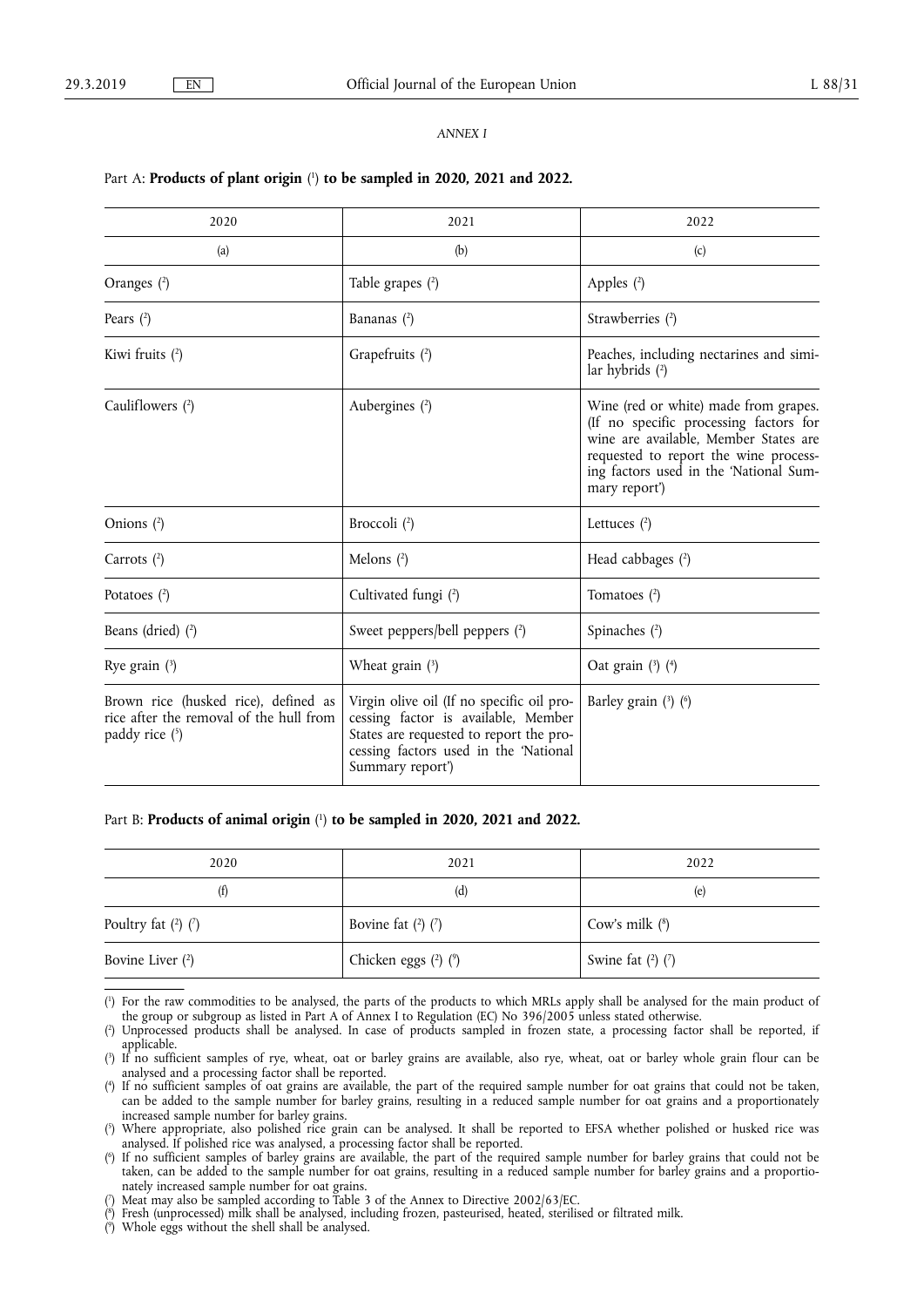# Part C: Pesticide/product combinations to be monitored in/on products of plant origin

|                         | 2020 | 2021 | 2022 | Remarks                                                                                                                                                                                                                             |
|-------------------------|------|------|------|-------------------------------------------------------------------------------------------------------------------------------------------------------------------------------------------------------------------------------------|
| $2,4-D$                 | (a)  | (b)  | (c)  | It shall only be analysed in and on oranges, cauliflowers,<br>brown rice and dried beans in 2020; in and on grapefruits,<br>table grapes, aubergines and broccoli in 2021; in and on let-<br>tuces, spinaches and tomatoes in 2022. |
| 2-Phenylphenol          | (a)  | (b)  | (c)  |                                                                                                                                                                                                                                     |
| Abamectin               | (a)  | (b)  | (c)  |                                                                                                                                                                                                                                     |
| Acephate                | (a)  | (b)  | (c)  |                                                                                                                                                                                                                                     |
| Acetamiprid             | (a)  | (b)  | (c)  |                                                                                                                                                                                                                                     |
| Acrinathrin             | (a)  | (b)  | (c)  |                                                                                                                                                                                                                                     |
| Aldicarb                | (a)  | (b)  | (c)  |                                                                                                                                                                                                                                     |
| Aldrin and dieldrin     | (a)  | (b)  | (c)  |                                                                                                                                                                                                                                     |
| Ametoctradin            | (a)  | (b)  | (c)  |                                                                                                                                                                                                                                     |
| Azinphos-methyl         | (a)  | (b)  | (c)  |                                                                                                                                                                                                                                     |
| Azoxystrobin            | (a)  | (b)  | (c)  |                                                                                                                                                                                                                                     |
| Bifenthrin              | (a)  | (b)  | (c)  |                                                                                                                                                                                                                                     |
| Biphenyl                | (a)  | (b)  | (c)  |                                                                                                                                                                                                                                     |
| Bitertanol              | (a)  | (b)  | (c)  |                                                                                                                                                                                                                                     |
| Boscalid                | (a)  | (b)  | (c)  |                                                                                                                                                                                                                                     |
| Bromide ion             | (a)  | (b)  | (c)  | It shall only be analysed in and on brown rice in 2020; in<br>and on sweet peppers in 2021; in and on lettuces and toma-<br>toes in 2022.                                                                                           |
| Bromopropylate          | (a)  | (b)  | (c)  |                                                                                                                                                                                                                                     |
| Bupirimate              | (a)  | (b)  | (c)  |                                                                                                                                                                                                                                     |
| Buprofezin              | (a)  | (b)  | (c)  |                                                                                                                                                                                                                                     |
| Captan                  | (a)  | (b)  | (c)  |                                                                                                                                                                                                                                     |
| Carbaryl                | (a)  | (b)  | (c)  |                                                                                                                                                                                                                                     |
| Carbendazim and benomyl | (a)  | (b)  | (c)  |                                                                                                                                                                                                                                     |
| Carbofuran              | (a)  | (b)  | (c)  |                                                                                                                                                                                                                                     |
| Chlorantraniliprole     | (a)  | (b)  | (c)  |                                                                                                                                                                                                                                     |
| Chlorfenapyr            | (a)  | (b)  | (c)  |                                                                                                                                                                                                                                     |
| Chlormequat             | (a)  | (b)  | (c)  | It shall only be analysed in and on carrots, pears, rye and<br>brown rice in 2020; in and on aubergines, table grapes, cul-<br>tivated fungi and wheat in 2021; in and on tomatoes and<br>oat in 2022.                              |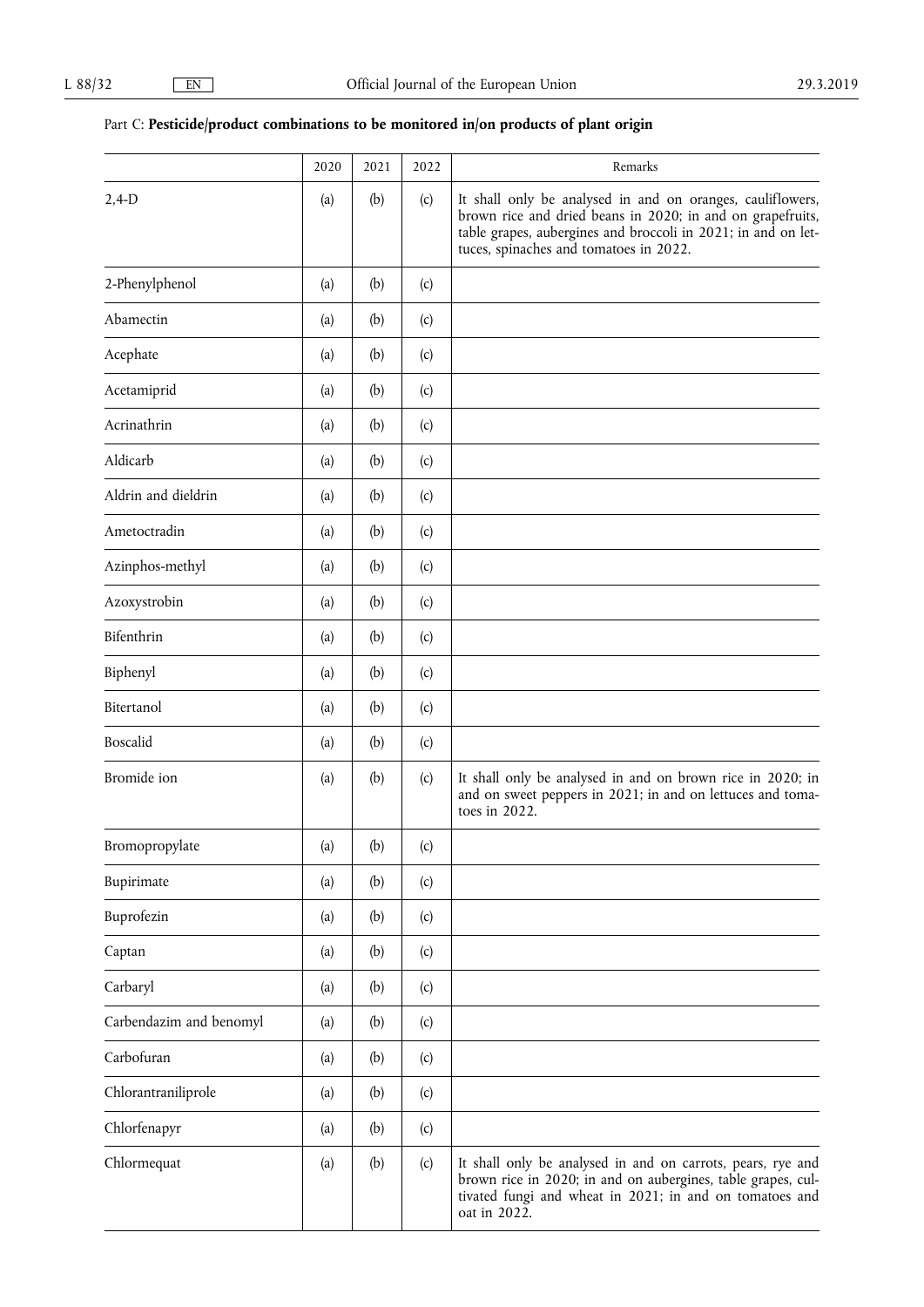|                     | 2020 | 2021 | 2022 | Remarks                                                                                                                                                                                                   |
|---------------------|------|------|------|-----------------------------------------------------------------------------------------------------------------------------------------------------------------------------------------------------------|
| Chlorothalonil      | (a)  | (b)  | (c)  |                                                                                                                                                                                                           |
| Chlorpropham        | (a)  | (b)  | (c)  |                                                                                                                                                                                                           |
| Chlorpyrifos        | (a)  | (b)  | (c)  |                                                                                                                                                                                                           |
| Chlorpyrifos-methyl | (a)  | (b)  | (c)  |                                                                                                                                                                                                           |
| Clofentezine        | (a)  | (b)  | (c)  | It shall be analysed in and on all listed commodities except<br>cereals.                                                                                                                                  |
| Clothianidin        | (a)  | (b)  | (c)  |                                                                                                                                                                                                           |
| Cyazofamid          | (a)  | (b)  | (c)  |                                                                                                                                                                                                           |
| Cyflufenamid        | (a)  | (b)  | (c)  |                                                                                                                                                                                                           |
| Cyfluthrin          | (a)  | (b)  | (c)  |                                                                                                                                                                                                           |
| Cymoxanil           | (a)  | (b)  | (c)  |                                                                                                                                                                                                           |
| Cypermethrin        | (a)  | (b)  | (c)  |                                                                                                                                                                                                           |
| Cyproconazole       | (a)  | (b)  | (c)  |                                                                                                                                                                                                           |
| Cyprodinil          | (a)  | (b)  | (c)  |                                                                                                                                                                                                           |
| Cyromazine          | (a)  | (b)  | (c)  | It shall only be analysed in and on potatoes, onions and car-<br>rots in 2020; in and on aubergines, sweet peppers, melons<br>and cultivated fungi in 2021; in and on lettuces and toma-<br>toes in 2022. |
| Deltamethrin        | (a)  | (b)  | (c)  |                                                                                                                                                                                                           |
| Diazinon            | (a)  | (b)  | (c)  |                                                                                                                                                                                                           |
| Dichlorvos          | (a)  | (b)  | (c)  |                                                                                                                                                                                                           |
| Dicloran            | (a)  | (b)  | (c)  |                                                                                                                                                                                                           |
| Dicofol             | (a)  | (b)  | (c)  | It shall be analysed in and on all listed commodities except<br>cereals.                                                                                                                                  |
| Diethofencarb       | (a)  | (b)  | (c)  |                                                                                                                                                                                                           |
| Difenoconazole      | (a)  | (b)  | (c)  |                                                                                                                                                                                                           |
| Diflubenzuron       | (a)  | (b)  | (c)  |                                                                                                                                                                                                           |
| Dimethoate          | (a)  | (b)  | (c)  |                                                                                                                                                                                                           |
| Dimethomorph        | (a)  | (b)  | (c)  |                                                                                                                                                                                                           |
| Diniconazole        | (a)  | (b)  | (c)  |                                                                                                                                                                                                           |
| Diphenylamine       | (a)  | (b)  | (c)  |                                                                                                                                                                                                           |
| Dithianon           | (a)  | (b)  | (c)  | It shall only be analysed in and on pears and brown rice<br>in 2020; in and on table grapes in 2021; in and on apples<br>and peaches in 2022.                                                             |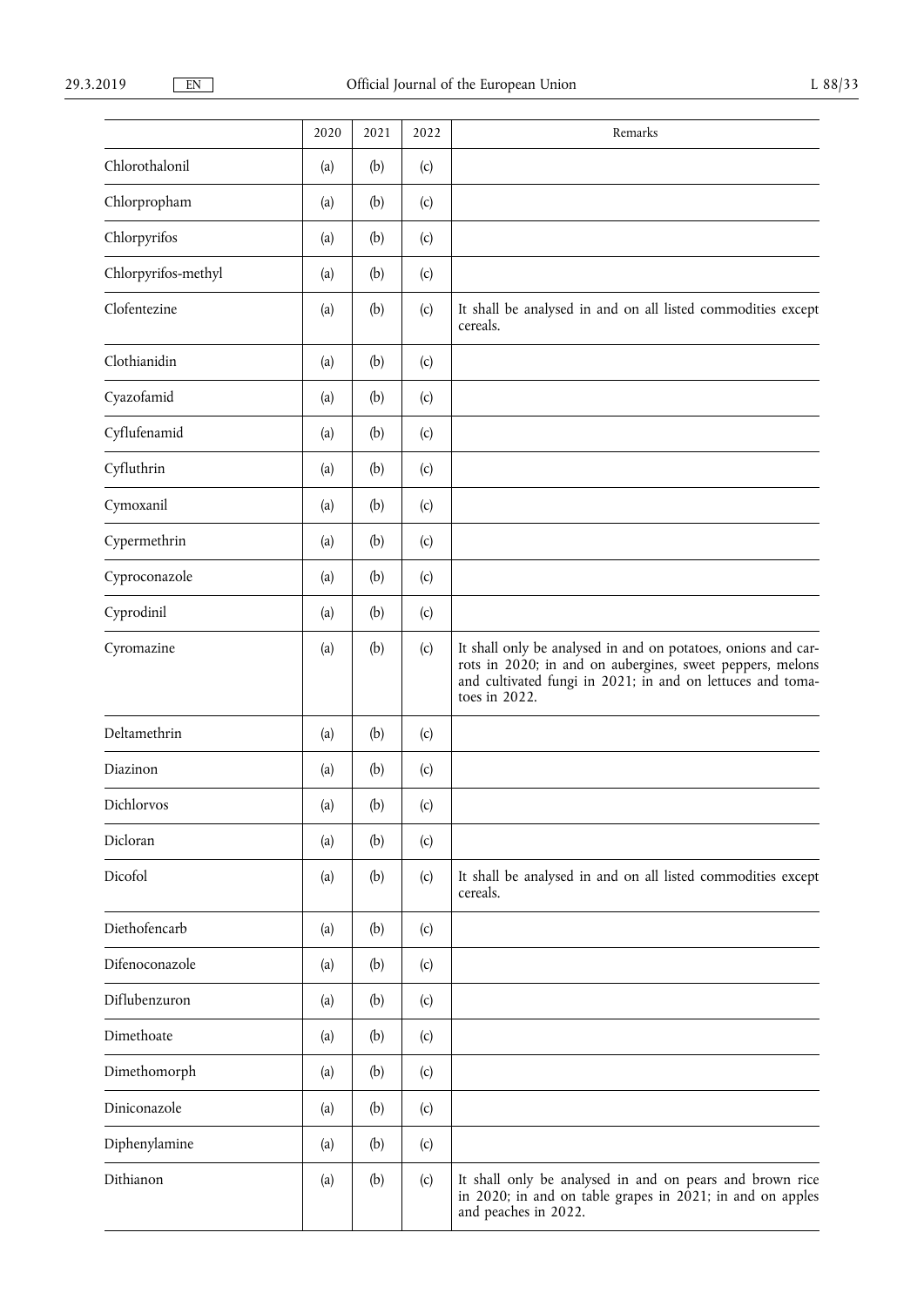|                                                   | 2020 | 2021 | 2022 | Remarks                                                                                                                                                                                                                |
|---------------------------------------------------|------|------|------|------------------------------------------------------------------------------------------------------------------------------------------------------------------------------------------------------------------------|
| Dithiocarbamates                                  | (a)  | (b)  | (c)  | It shall be analysed in and on all listed commodities except<br>broccoli, cauliflowers, head cabbages, olive oil, wine and<br>onions.                                                                                  |
| Dodine                                            | (a)  | (b)  | (c)  |                                                                                                                                                                                                                        |
| Emamectin benzoate B1a,<br>expressed as emamectin | (a)  | (b)  | (c)  |                                                                                                                                                                                                                        |
| Endosulfan                                        | (a)  | (b)  | (c)  |                                                                                                                                                                                                                        |
| Epoxiconazole                                     | (a)  | (b)  | (c)  |                                                                                                                                                                                                                        |
| Ethephon                                          | (a)  | (b)  | (c)  | It shall only be analysed in and on oranges and pears<br>in 2020; in and on sweet peppers, wheat and table grapes<br>in 2021; in and on apples, peaches, tomatoes and wine<br>in 2022.                                 |
| Ethion                                            | (a)  | (b)  | (c)  |                                                                                                                                                                                                                        |
| Ethirimol                                         | (a)  | (b)  | (c)  | It shall be analysed in and on all listed commodities except<br>cereals.                                                                                                                                               |
| Etofenprox                                        | (a)  | (b)  | (c)  |                                                                                                                                                                                                                        |
| Etoxazole                                         | (a)  | (b)  | (c)  |                                                                                                                                                                                                                        |
| Famoxadone                                        | (a)  | (b)  | (c)  |                                                                                                                                                                                                                        |
| Fenamidone                                        | (a)  | (b)  | (c)  |                                                                                                                                                                                                                        |
| Fenamiphos                                        | (a)  | (b)  | (c)  |                                                                                                                                                                                                                        |
| Fenarimol                                         | (a)  | (b)  | (c)  | It shall be analysed in and on all listed commodities except<br>cereals.                                                                                                                                               |
| Fenazaquin                                        | (a)  | (b)  | (c)  | It shall be analysed in and on all listed commodities except<br>cereals.                                                                                                                                               |
| Fenbuconazole                                     | (a)  | (b)  | (c)  |                                                                                                                                                                                                                        |
| Fenbutatin oxide                                  | (a)  | (b)  | (c)  | It shall only be analysed in and on oranges and pears<br>in 2020; in and on aubergines, grapefruits, sweet peppers<br>and table grapes in 2021; in and on apples, strawberries,<br>peaches, tomatoes and wine in 2022. |
| Fenhexamid                                        | (a)  | (b)  | (c)  |                                                                                                                                                                                                                        |
| Fenitrothion                                      | (a)  | (b)  | (c)  |                                                                                                                                                                                                                        |
| Fenoxycarb                                        | (a)  | (b)  | (c)  |                                                                                                                                                                                                                        |
| Fenpropathrin                                     | (a)  | (b)  | (c)  |                                                                                                                                                                                                                        |
| Fenpropidin                                       | (a)  | (b)  | (c)  |                                                                                                                                                                                                                        |
| Fenpropimorph                                     | (a)  | (b)  | (c)  |                                                                                                                                                                                                                        |
| Fenpyrazamine                                     | (a)  | (b)  | (c)  |                                                                                                                                                                                                                        |
| Fenpyroximate                                     | (a)  | (b)  | (c)  |                                                                                                                                                                                                                        |
| Fenthion                                          | (a)  | (b)  | (c)  |                                                                                                                                                                                                                        |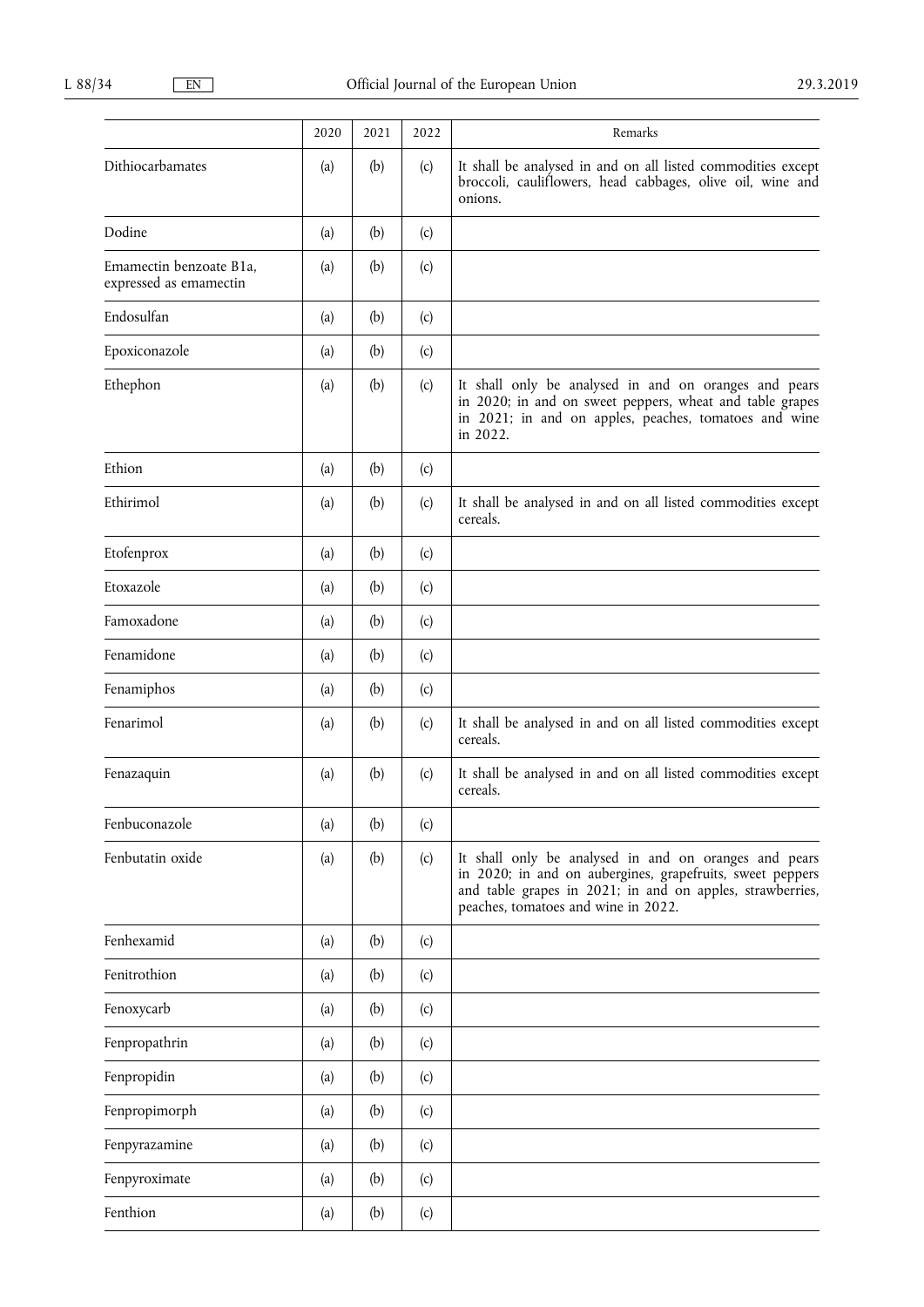|                                    | 2020 | 2021 | 2022 | Remarks                                                                                                                                                                                                                                                        |
|------------------------------------|------|------|------|----------------------------------------------------------------------------------------------------------------------------------------------------------------------------------------------------------------------------------------------------------------|
| Fenvalerate                        | (a)  | (b)  | (c)  |                                                                                                                                                                                                                                                                |
| Fipronil                           | (a)  | (b)  | (c)  |                                                                                                                                                                                                                                                                |
| Flonicamid                         | (a)  | (b)  | (c)  |                                                                                                                                                                                                                                                                |
| Fluazifop-P                        | (a)  | (b)  | (c)  | It shall only be analysed in and on cauliflowers, dried beans,<br>potatoes and carrots in 2020; in and on aubergines, broc-<br>coli, sweet peppers and wheat in 2021; in and on strawber-<br>ries, head cabbages, lettuces, spinaches and tomatoes<br>in 2022. |
| Flubendiamide                      | (a)  | (b)  | (c)  |                                                                                                                                                                                                                                                                |
| Fludioxonil                        | (a)  | (b)  | (c)  |                                                                                                                                                                                                                                                                |
| Flufenoxuron                       | (a)  | (b)  | (c)  |                                                                                                                                                                                                                                                                |
| Fluopicolide                       | (a)  | (b)  | (c)  |                                                                                                                                                                                                                                                                |
| Fluopyram                          | (a)  | (b)  | (c)  |                                                                                                                                                                                                                                                                |
| Fluquinconazole                    | (a)  | (b)  | (c)  |                                                                                                                                                                                                                                                                |
| Flusilazole                        | (a)  | (b)  | (c)  |                                                                                                                                                                                                                                                                |
| Flutriafol                         | (a)  | (b)  | (c)  |                                                                                                                                                                                                                                                                |
| Fluxapyroxad                       | (a)  | (b)  | (c)  |                                                                                                                                                                                                                                                                |
| Folpet                             | (a)  | (b)  | (c)  |                                                                                                                                                                                                                                                                |
| Formetanate                        | (a)  | (b)  | (c)  |                                                                                                                                                                                                                                                                |
| Fosthiazate                        | (a)  | (b)  | (c)  |                                                                                                                                                                                                                                                                |
| Glyphosate                         | (a)  | (b)  | (c)  |                                                                                                                                                                                                                                                                |
| Haloxyfop including<br>haloxyfop-P | (a)  | (b)  | (c)  | It shall only be analysed in and on dried beans in 2020; in<br>and on broccoli, grapefruits, sweet peppers and wheat<br>in 2021; in and on strawberries and head cabbages in 2022.                                                                             |
| Hexaconazole                       | (a)  | (b)  | (c)  |                                                                                                                                                                                                                                                                |
| Hexythiazox                        | (a)  | (b)  | (c)  | It shall be analysed in and on all listed commodities except<br>cereals.                                                                                                                                                                                       |
| Imazalil                           | (a)  | (b)  | (c)  |                                                                                                                                                                                                                                                                |
| Imidacloprid                       | (a)  | (b)  | (c)  |                                                                                                                                                                                                                                                                |
| Indoxacarb                         | (a)  | (b)  | (c)  |                                                                                                                                                                                                                                                                |
| Iprodione                          | (a)  | (b)  | (c)  |                                                                                                                                                                                                                                                                |
| Iprovalicarb                       | (a)  | (b)  | (c)  |                                                                                                                                                                                                                                                                |
| Isocarbophos                       | (a)  | (b)  | (c)  |                                                                                                                                                                                                                                                                |
| Isoprothiolane                     | (a)  |      |      | It shall only be analysed in and on brown rice in 2020. The<br>substance is not to be analysed in or on any product<br>in 2021 and 2022.                                                                                                                       |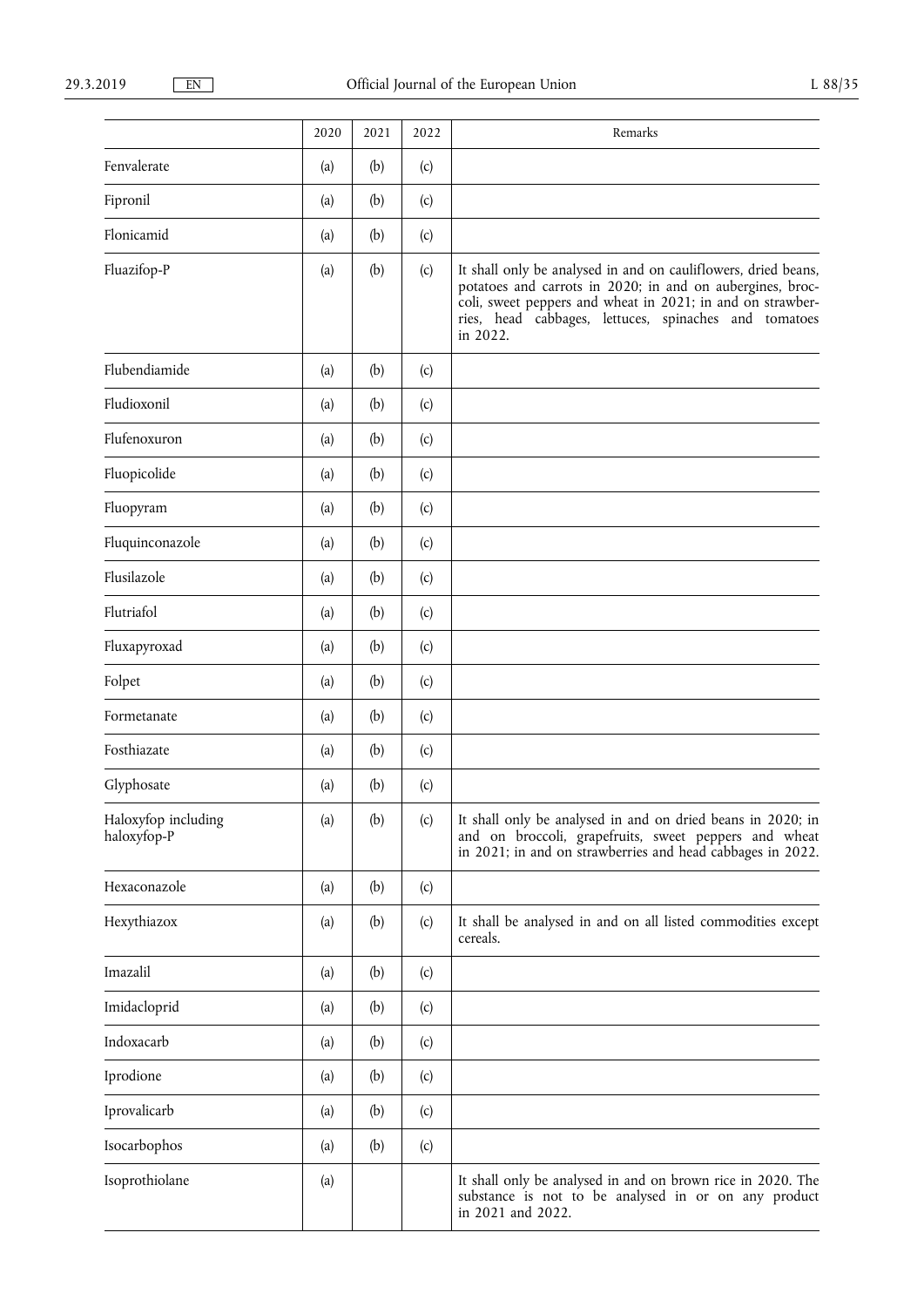|                           | 2020 | 2021 | 2022                       | Remarks                                                                                                                                                      |
|---------------------------|------|------|----------------------------|--------------------------------------------------------------------------------------------------------------------------------------------------------------|
| Kresoxim-methyl           | (a)  | (b)  | (c)                        |                                                                                                                                                              |
| Lambda-cyhalothrin        | (a)  | (b)  | (c)                        |                                                                                                                                                              |
| Linuron                   | (a)  | (b)  | (c)                        |                                                                                                                                                              |
| Lufenuron                 | (a)  | (b)  | (c)                        |                                                                                                                                                              |
| Malathion                 | (a)  | (b)  | (c)                        |                                                                                                                                                              |
| Mandipropamid             | (a)  | (b)  | (c)                        |                                                                                                                                                              |
| Mepanipyrim               | (a)  | (b)  | (c)                        |                                                                                                                                                              |
| Mepiquat                  | (a)  | (b)  | (c)                        | It shall only be analysed in and on pears, rye and brown rice<br>in 2020; in and on cultivated fungi and wheat in 2021; in<br>and on barley and oat in 2022. |
| Metalaxyl and metalaxyl-M | (a)  | (b)  | (c)                        |                                                                                                                                                              |
| Methamidophos             | (a)  | (b)  | (c)                        |                                                                                                                                                              |
| Methidathion              | (a)  | (b)  | (c)                        |                                                                                                                                                              |
| Methiocarb                | (a)  | (b)  | (c)                        |                                                                                                                                                              |
| Methomyl                  | (a)  | (b)  | (c)                        |                                                                                                                                                              |
| Methoxyfenozide           | (a)  | (b)  | (c)                        |                                                                                                                                                              |
| Metrafenone               | (a)  | (b)  | (c)                        |                                                                                                                                                              |
| Monocrotophos             | (a)  | (b)  | (c)                        |                                                                                                                                                              |
| Myclobutanil              | (a)  | (b)  | (c)                        |                                                                                                                                                              |
| Omethoate                 | (a)  | (b)  | $\left( \mathrm{c}\right)$ |                                                                                                                                                              |
| Oxadixyl                  | (a)  | (b)  | (c)                        |                                                                                                                                                              |
| Oxamyl                    | (a)  | (b)  | (c)                        |                                                                                                                                                              |
| Oxydemeton-methyl         | (a)  | (b)  | (c)                        |                                                                                                                                                              |
| Paclobutrazole            | (a)  | (b)  | (c)                        |                                                                                                                                                              |
| Parathion methyl          | (a)  | (b)  | (c)                        |                                                                                                                                                              |
| Penconazole               | (a)  | (b)  | (c)                        |                                                                                                                                                              |
| Pencycuron                | (a)  | (b)  | (c)                        |                                                                                                                                                              |
| Pendimethalin             | (a)  | (b)  | (c)                        |                                                                                                                                                              |
| Permethrin                | (a)  | (b)  | (c)                        |                                                                                                                                                              |
| Phosmet                   | (a)  | (b)  | (c)                        |                                                                                                                                                              |
| Pirimicarb                | (a)  | (b)  | (c)                        |                                                                                                                                                              |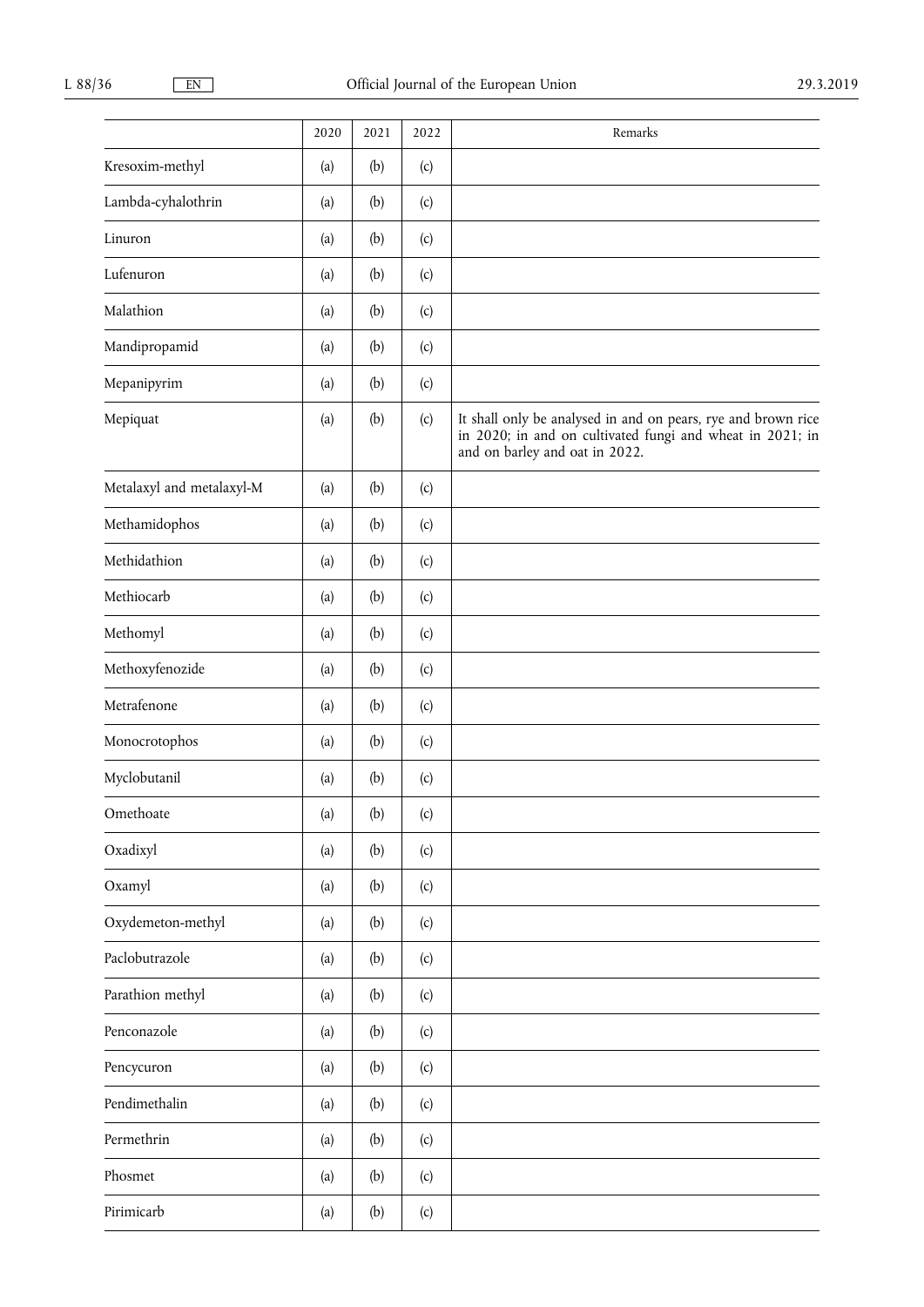|                   | 2020 | 2021 | 2022 | Remarks                                                                                                                                                                                                                                                                               |
|-------------------|------|------|------|---------------------------------------------------------------------------------------------------------------------------------------------------------------------------------------------------------------------------------------------------------------------------------------|
| Pirimiphos-methyl | (a)  | (b)  | (c)  |                                                                                                                                                                                                                                                                                       |
| Procymidone       | (a)  | (b)  | (c)  |                                                                                                                                                                                                                                                                                       |
| Profenofos        | (a)  | (b)  | (c)  |                                                                                                                                                                                                                                                                                       |
| Propamocarb       | (a)  | (b)  | (c)  | It shall be only analysed in and on carrots, cauliflowers,<br>onions and potatoes in 2020; in and on table grapes, mel-<br>ons, aubergines, broccoli, sweet peppers and wheat in 2021;<br>in and on strawberries, head cabbages, spinaches, lettuces,<br>tomatoes and barley in 2022. |
| Propargite        | (a)  | (b)  | (c)  |                                                                                                                                                                                                                                                                                       |
| Propiconazole     | (a)  | (b)  | (c)  |                                                                                                                                                                                                                                                                                       |
| Propyzamide       | (a)  | (b)  | (c)  |                                                                                                                                                                                                                                                                                       |
| Proquinazid       | (a)  | (b)  | (c)  |                                                                                                                                                                                                                                                                                       |
| Prosulfocarb      | (a)  | (b)  | (c)  |                                                                                                                                                                                                                                                                                       |
| Prothioconazole   | (a)  | (b)  | (c)  | It shall be only analysed in and on carrots, onions, rye and<br>brown rice in 2020; in and on sweet peppers and wheat<br>in 2021; in and on head cabbages, lettuces, tomatoes, oat<br>and barley in 2022.                                                                             |
| Pymetrozine       |      | (b)  | (c)  | The substance is not to be analysed in or on any product<br>in 2020; it shall only be analysed in and on aubergines, mel-<br>ons and sweet peppers in 2021; in and on head cabbages,<br>lettuces, strawberries, spinaches and tomatoes in 2022.                                       |
| Pyraclostrobin    | (a)  | (b)  | (c)  |                                                                                                                                                                                                                                                                                       |
| Pyridaben         | (a)  | (b)  | (c)  |                                                                                                                                                                                                                                                                                       |
| Pyrimethanil      | (a)  | (b)  | (c)  |                                                                                                                                                                                                                                                                                       |
| Pyriproxyfen      | (a)  | (b)  | (c)  |                                                                                                                                                                                                                                                                                       |
| Quinoxyfen        | (a)  | (b)  | (c)  |                                                                                                                                                                                                                                                                                       |
| Spinosad          | (a)  | (b)  | (c)  |                                                                                                                                                                                                                                                                                       |
| Spirodiclofen     | (a)  | (b)  | (c)  |                                                                                                                                                                                                                                                                                       |
| Spiromesifen      | (a)  | (b)  | (c)  |                                                                                                                                                                                                                                                                                       |
| Spiroxamine       | (a)  | (b)  | (c)  |                                                                                                                                                                                                                                                                                       |
| Spirotetramat     | (a)  | (b)  | (c)  |                                                                                                                                                                                                                                                                                       |
| Tau-Fluvalinate   | (a)  | (b)  | (c)  |                                                                                                                                                                                                                                                                                       |
| Tebuconazole      | (a)  | (b)  | (c)  |                                                                                                                                                                                                                                                                                       |
| Tebufenozide      | (a)  | (b)  | (c)  |                                                                                                                                                                                                                                                                                       |
| Tebufenpyrad      | (a)  | (b)  | (c)  | It shall be analysed in and on all listed commodities except<br>cereals.                                                                                                                                                                                                              |
| Teflubenzuron     | (a)  | (b)  | (c)  |                                                                                                                                                                                                                                                                                       |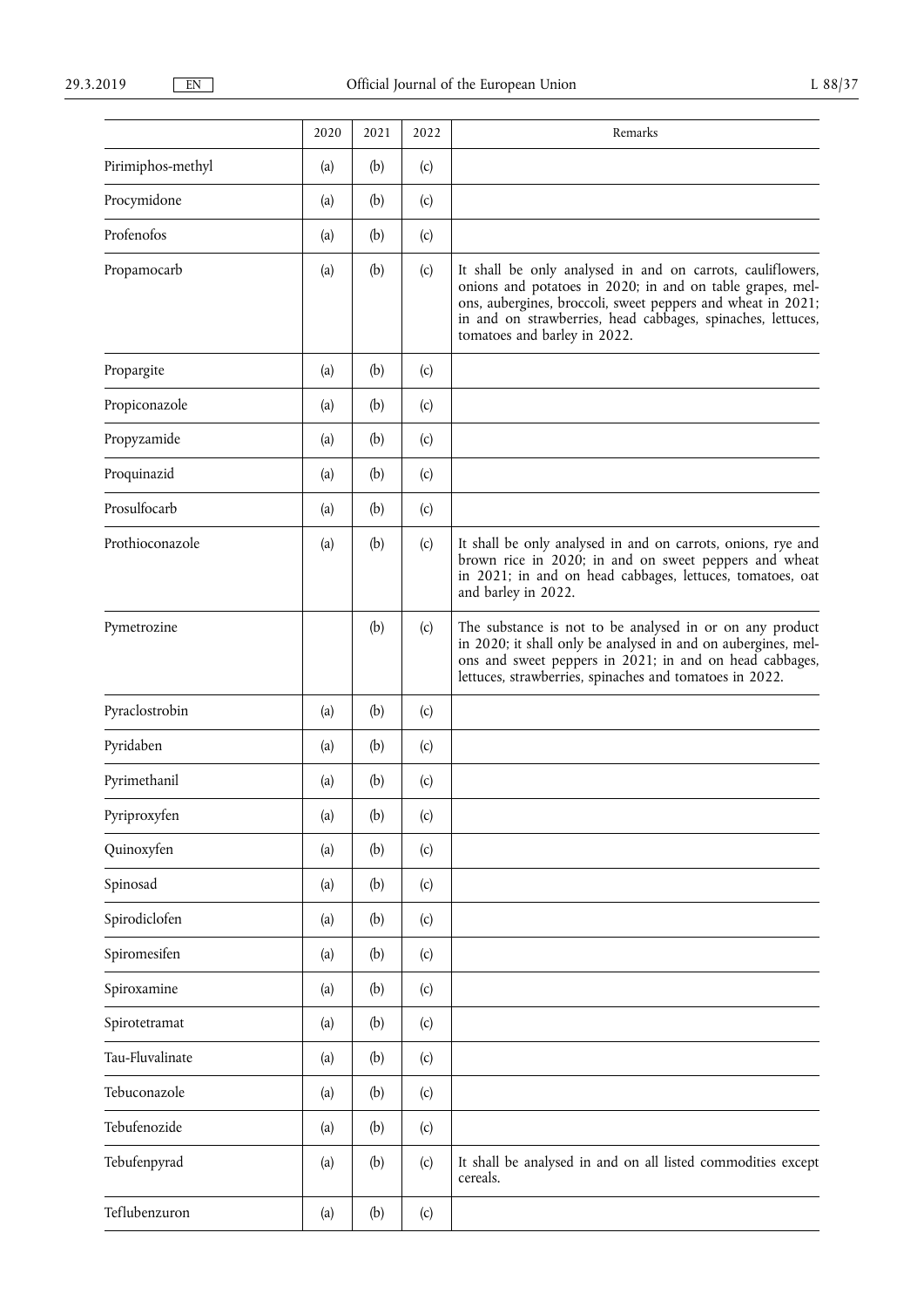|                    | 2020 | 2021 | 2022 | Remarks                                                                  |
|--------------------|------|------|------|--------------------------------------------------------------------------|
| Tefluthrin         | (a)  | (b)  | (c)  |                                                                          |
| Terbuthylazine     | (a)  | (b)  | (c)  |                                                                          |
| Tetraconazole      | (a)  | (b)  | (c)  |                                                                          |
| Tetradifon         | (a)  | (b)  | (c)  | It shall be analysed in and on all listed commodities except<br>cereals. |
| Thiabendazole      | (a)  | (b)  | (c)  |                                                                          |
| Thiacloprid        | (a)  | (b)  | (c)  |                                                                          |
| Thiamethoxam       | (a)  | (b)  | (c)  |                                                                          |
| Thiophanate-methyl | (a)  | (b)  | (c)  |                                                                          |
| Tolclofos-methyl   | (a)  | (b)  | (c)  |                                                                          |
| Triadimefon        | (a)  | (b)  | (c)  |                                                                          |
| Triadimenol        | (a)  | (b)  | (c)  |                                                                          |
| Thiodicarb         | (a)  | (b)  | (c)  |                                                                          |
| Triazophos         | (a)  | (b)  | (c)  |                                                                          |
| Tricyclazole       | (a)  | (b)  | (c)  | It shall only be analysed in and on rice.                                |
| Trifloxystrobin    | (a)  | (b)  | (c)  |                                                                          |
| Triflumuron        | (a)  | (b)  | (c)  |                                                                          |
| Vinclozolin        | (a)  | (b)  | (c)  |                                                                          |

## Part D: Pesticide/product combinations to be monitored in/on products of animal origin

|                     | 2020 | 2021 | 2022 | Remarks |
|---------------------|------|------|------|---------|
| Aldrin and dieldrin | (f)  | (d)  | (e)  |         |
| Bifenthrin          | (f)  | (d)  | (e)  |         |
| Chlordane           | (f)  | (d)  | (e)  |         |
| Chlorpyrifos        | (f)  | (d)  | (e)  |         |
| Chlorpyrifos-methyl | (f)  | (d)  | (e)  |         |
| Cypermethrin        | (f)  | (d)  | (e)  |         |
| <b>DDT</b>          | (f)  | (d)  | (e)  |         |
| Deltamethrin        | (f)  | (d)  | (e)  |         |
| Diazinon            | (f)  | (d)  | (e)  |         |
| Endosulfan          | (f)  | (d)  | (e)  |         |
| Famoxadone          | (f)  | (d)  | (e)  |         |
| Fenvalerate         | (f)  | (d)  | (e)  |         |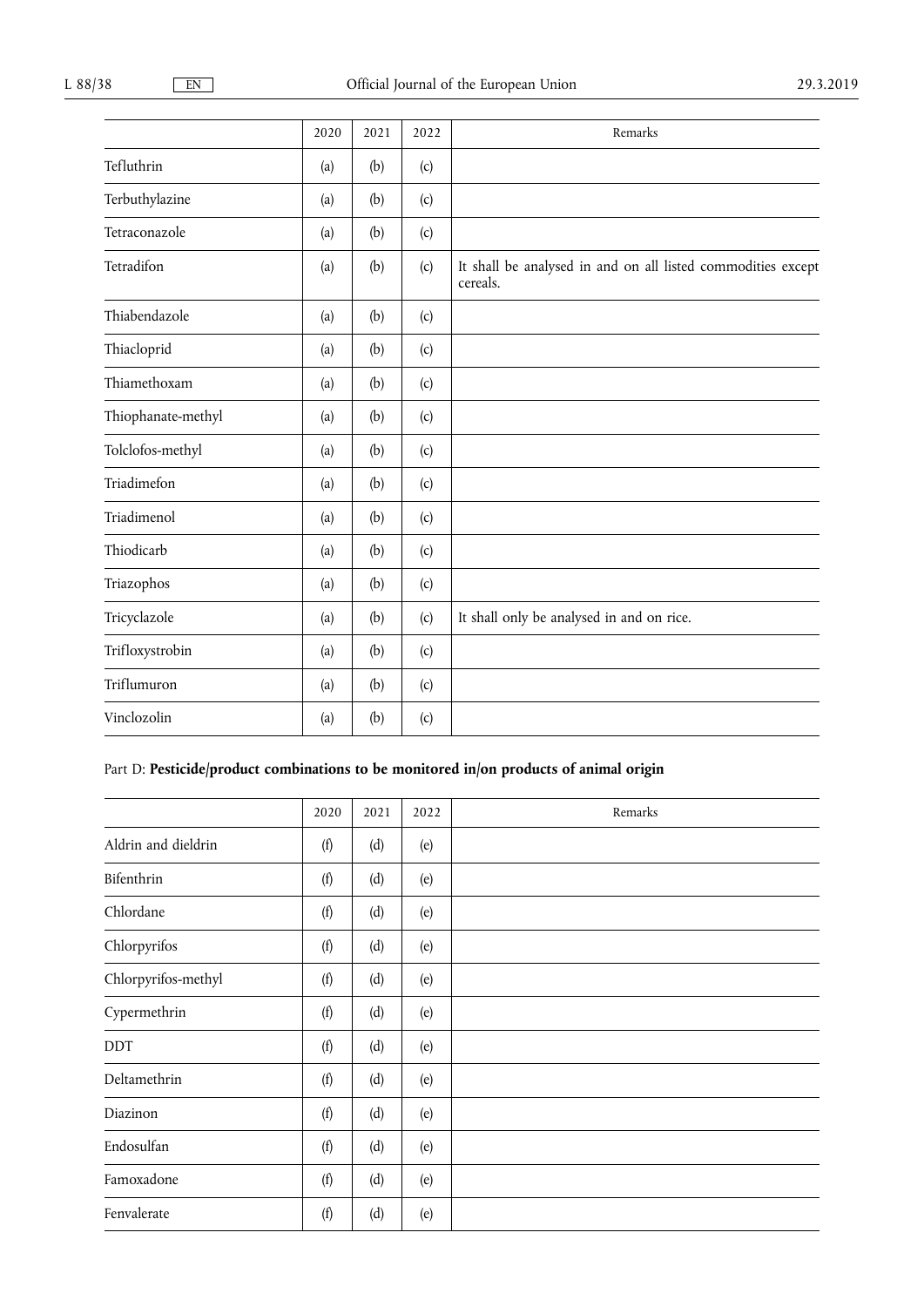|                                            | 2020 | 2021 | 2022 | Remarks                                           |
|--------------------------------------------|------|------|------|---------------------------------------------------|
| Fipronil                                   | (f)  | (d)  | (e)  |                                                   |
| Glyphosate                                 | (f)  | (d)  | (e)  |                                                   |
| Heptachlor                                 | (f)  | (d)  | (e)  |                                                   |
| Hexachlorobenzene                          | (f)  | (d)  | (e)  |                                                   |
| Hexachlorcyclohexan (HCH,<br>Alpha-Isomer) | (f)  | (d)  | (e)  |                                                   |
| Hexachlorcyclohexan (HCH,<br>Beta-Isomer)  | (f)  | (d)  | (e)  |                                                   |
| Indoxacarb                                 |      |      | (e)  | It shall only be analysed in and on milk in 2022. |
| Lindane                                    | (f)  | (d)  | (e)  |                                                   |
| Methoxychlor                               | (f)  | (d)  | (e)  |                                                   |
| Parathion                                  | (f)  | (d)  | (e)  |                                                   |
| Permethrin                                 | (f)  | (d)  | (e)  |                                                   |
| Pirimiphos-methyl                          | (f)  | (d)  | (e)  |                                                   |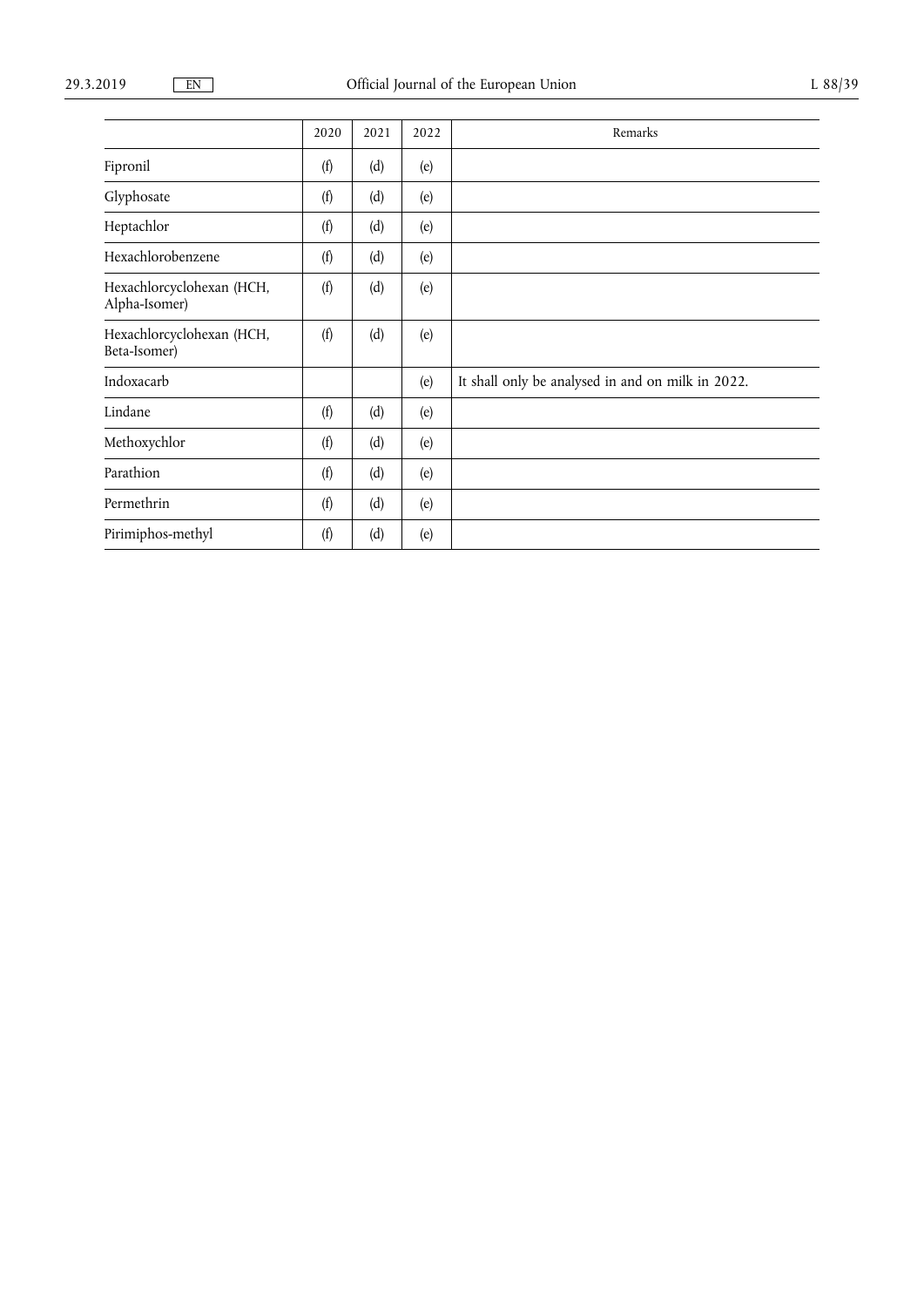## *ANNEX II*

## **Number of samples referred to in Article 1**

- (1) The number of samples to be taken for each commodity and analysed for the pesticides listed in Annex I by each Member State is set out in the table in point (5).
- (2) In addition to the samples required in accordance with the table in point (5), in 2020 each Member State shall take and analyse five samples of infant formulae and five samples of follow-on formulae.

In addition to the samples required in accordance with that table, in 2021 each Member State shall take and analyse ten samples of processed cereal-based baby food.

In addition to the samples required in accordance with that table, in 2022 each Member State shall take and analyse ten samples of foods for infants and young children other than infant formulae, follow-on formulae and processed cereal-based baby food.

- (3) In accordance with the table in point (5), samples from commodities originating from organic farming shall, where available, be taken in proportion to the market share of those commodities in each Member State, with a minimum of 1.
- (4) Member States using multi-residue methods may use qualitative screening methods on up to 15 % of the samples to be taken and analysed in accordance with the table in point (5). Where a Member State uses qualitative screening methods, it shall analyse the remaining number of samples by quantitative multi-residue methods.

Where the results of qualitative screening are positive, Member States shall use a usual target method to quantify the findings.

| Member State         | $\mbox{Samples}$ | Member State                      | Samples |
|----------------------|------------------|-----------------------------------|---------|
| $\rm BE$             | $12\,$           | LU                                | $12\,$  |
| $\operatorname{B} G$ | $12\,$           | ${\rm H}{\rm U}$                  | $12\,$  |
| $\operatorname{CZ}$  | $12\,$           | $\rm{MT}$                         | $12\,$  |
| ${\rm DK}$           | 12               | $\rm NL$                          | $1\,8$  |
| $\rm DE$             | $97\,$           | $\mathbf{A}\mathbf{T}$            | $12\,$  |
| $\rm{EE}$            | $12\,$           | $\mathop{\rm PL}$                 | $47\,$  |
| $\mathop{\rm EL}$    | $12\,$           | $\mathop{\rm PT}\nolimits$        | $12\,$  |
| ${\rm ES}$           | 50               | $\rm{RO}$                         | $20\,$  |
| ${\rm FR}$           | $71\,$           | $\rm SI$                          | $12\,$  |
| $\rm IE$             | $12\,$           | $\ensuremath{\mathsf{SK}}\xspace$ | $12\,$  |
| $\operatorname{IT}$  | 69               | ${\rm FI}$                        | $12\,$  |
| ${\rm CY}$           | $12\,$           | $\ensuremath{\mathsf{SE}}$        | $12\,$  |

(5) Minimum number of samples per Member State per commodity: